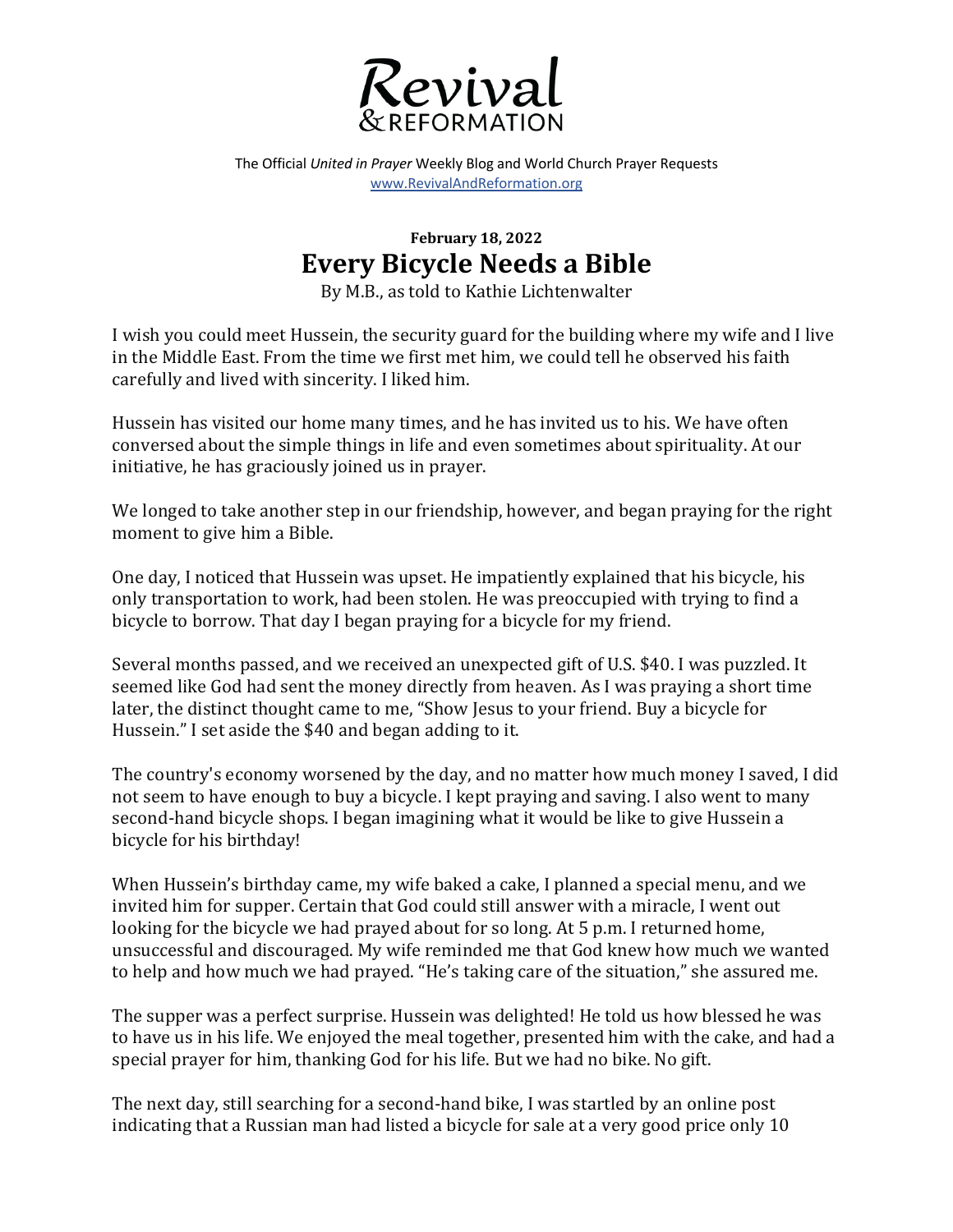minutes earlier. I couldn't believe the price, the photo, and the condition of the bicycle. I grabbed my phone, contacted the owner, and even bravely asked for a small bargain. The deal was made, and we met for the exchange. As I lifted the bicycle into the back of my car, I knew God had answered our prayers. The bicycle cost the exact amount I had saved over many, many months.

As my wife and I inspected the answer to our prayers, we wondered out loud to each other, "What if we give Hussein a Bible with the bicycle?"

We wrote a card and wrapped the Bible we had bought many months earlier. We prayed for the best moment to present him with the gifts. I carefully planned what to say. I knew that the bicycle would be meaningful. I hoped that the Bible would be a sensitive step toward sharing truth.

Hussein was overwhelmed with emotion when we arrived at his door with the bicycle. The bicycle looked impressive! But I never expected the expression on his face as he gently held the Bible and carefully turned its pages. He was in awe. I don't know who was happier  $$ him or me. After two years of friendship, I finally gave my friend and brother a Bible, the gift I had prayed about most! My joy was indescribable.

A few days later, Hussein invited me to his home for tea. When I arrived, I found him reading the book of Genesis. His eyes sparkled. He explained that he had never read the creation story before. I knew we had much to talk about, and I prayed for the Holy Spirit to give me the right words. That evening, we spoke of heaven and death. I showed Hussein some beautiful verses in his new Bible.

As we spoke, Hussein kept quietly leafing through the pages of the Bible. He seemed so engrossed with the Bible that I sensed God urging me to offer to study the Bible with him. I heard myself giving that wonderful invitation, "Would you like to study the Bible together?" To my astonishment, he accepted — and with great eagerness.

That week, we began our Bible studies. God continued His amazing work and He is still working. Hussein and I are both growing closer to God and to each other.

My heart is filled with thanksgiving to God. What a privilege to share with Hussein. I am thankful to my wife for her kind and faith-filled support. I am thankful to relatives in my homeland who have prayed with us for Hussein. I am thankful for believing friends who have prayed for us during this experience. I thank God for sending us the money to buy the bicycle and for giving us the courage to share His Word with someone who is thrilled to read it for the first time.

The married couple in this mission story work as "tentmakers" in the Middle East. As the world becomes more religiously polarized, many nations have closed their borders to church-based missionaries. Mission agencies call these nations "restricted access countries." Adventist tentmakers are devoted believers who use their profession to work in a restricted access part of the world for the purpose of sharing God's love in both word and deed.